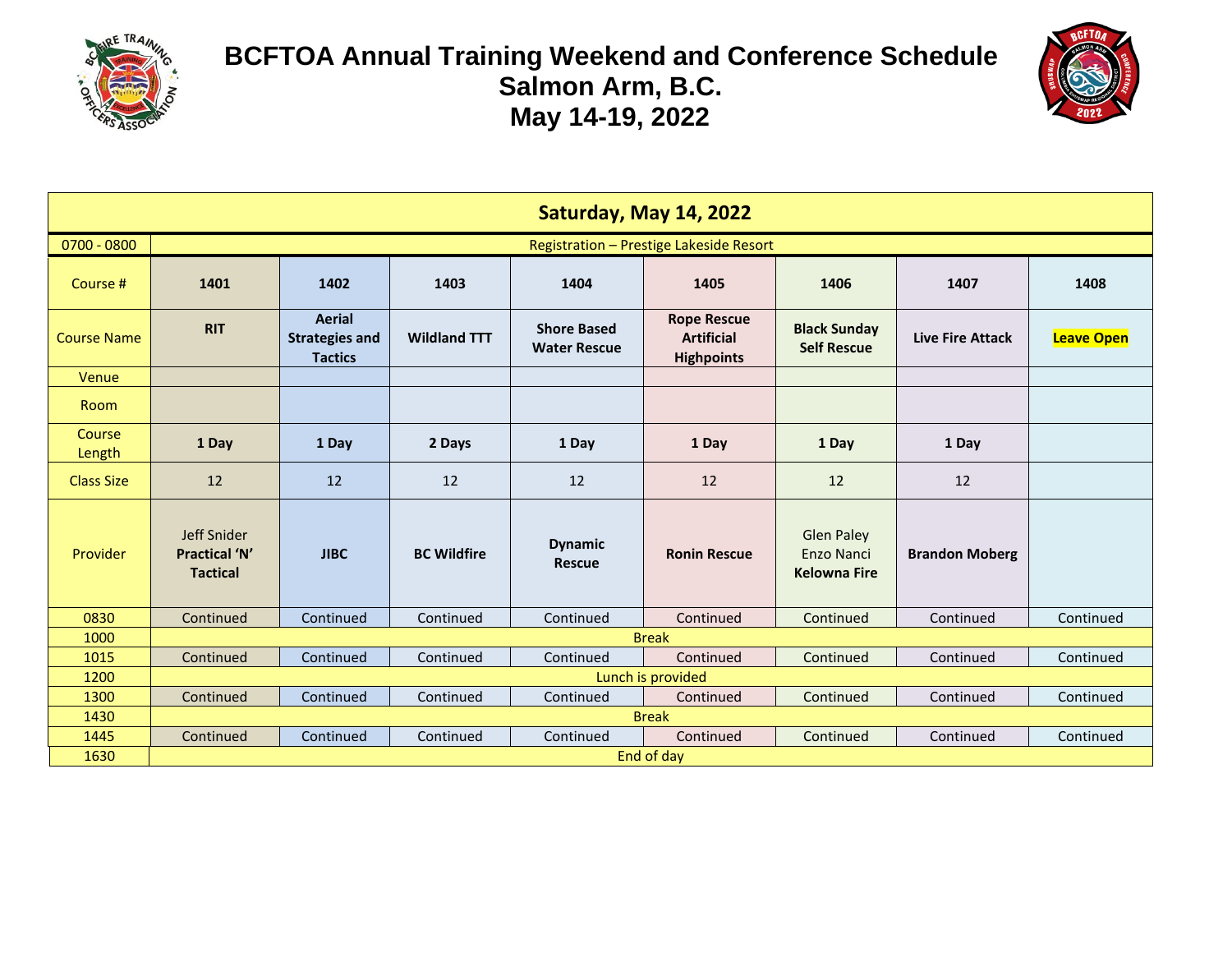



| <b>Sunday, May 15, 2022</b> |                                                              |                                                  |                     |                                           |                                                    |                                                               |                         |                   |  |  |
|-----------------------------|--------------------------------------------------------------|--------------------------------------------------|---------------------|-------------------------------------------|----------------------------------------------------|---------------------------------------------------------------|-------------------------|-------------------|--|--|
| $0700 - 0800$               | Registration - Prestige Lakeside Resort                      |                                                  |                     |                                           |                                                    |                                                               |                         |                   |  |  |
| Course #                    | 1502<br>1403<br>1505<br>1506<br>1508<br>1501<br>1504<br>1507 |                                                  |                     |                                           |                                                    |                                                               |                         |                   |  |  |
| Course<br><b>Name</b>       | <b>RIT</b>                                                   | <b>Aerial Strategies &amp;</b><br><b>Tactics</b> | <b>Wildland TTT</b> | <b>Shore Based</b><br><b>Water Rescue</b> | <b>Rope Rescue Artificial</b><br><b>Highpoints</b> | <b>Black Sunday Self</b><br><b>Rescue</b>                     | <b>Live Fire Attack</b> | <b>Leave Open</b> |  |  |
| Venue                       |                                                              |                                                  |                     |                                           |                                                    |                                                               |                         |                   |  |  |
| <b>Room</b>                 |                                                              |                                                  |                     |                                           |                                                    |                                                               |                         |                   |  |  |
| <b>Course</b><br>Length     | 1 Day                                                        | 1 Day                                            | 2 Days              | 1 Day                                     | 1 Day                                              | 1 Day                                                         | 1 Day                   | 1 Day             |  |  |
| <b>Class Size</b>           | 12                                                           | 12                                               | 12                  | 12                                        | 12                                                 | 12                                                            | 12                      | 12                |  |  |
| Provider                    | Jeff Snider<br><b>Practical 'N'</b><br><b>Tactical</b>       | <b>JIBC</b>                                      | <b>BC Wildfire</b>  | <b>Dynamic</b><br><b>Rescue</b>           | <b>Ronin Rescue</b>                                | <b>Glen Paley</b><br><b>Enzo Nanci</b><br><b>Kelowna Fire</b> | <b>Brandon Moberg</b>   |                   |  |  |
| 0830                        | Continued                                                    | Continued                                        | Continued           | Continued                                 | Continued                                          | Continued                                                     | Continued               | Continued         |  |  |
| 1000                        |                                                              |                                                  |                     |                                           | <b>Coffee Break</b>                                |                                                               |                         |                   |  |  |
| 1015                        | Continued                                                    | Continued                                        | Continued           | Continued                                 | Continued                                          | Continued                                                     | Continued               | Continued         |  |  |
| 1200                        | Lunch is provided                                            |                                                  |                     |                                           |                                                    |                                                               |                         |                   |  |  |
| 1300                        | Continued                                                    | Continued                                        | Continued           | Continued                                 | Continued                                          | Continued                                                     | Continued               | Continued         |  |  |
| 1430                        | <b>Coffee Break</b>                                          |                                                  |                     |                                           |                                                    |                                                               |                         |                   |  |  |
| 1445                        | Continued                                                    | Continued                                        | Continued           | Continued                                 | Continued                                          | Continued                                                     | Continued               | Continued         |  |  |
| 1630                        | End of day                                                   |                                                  |                     |                                           |                                                    |                                                               |                         |                   |  |  |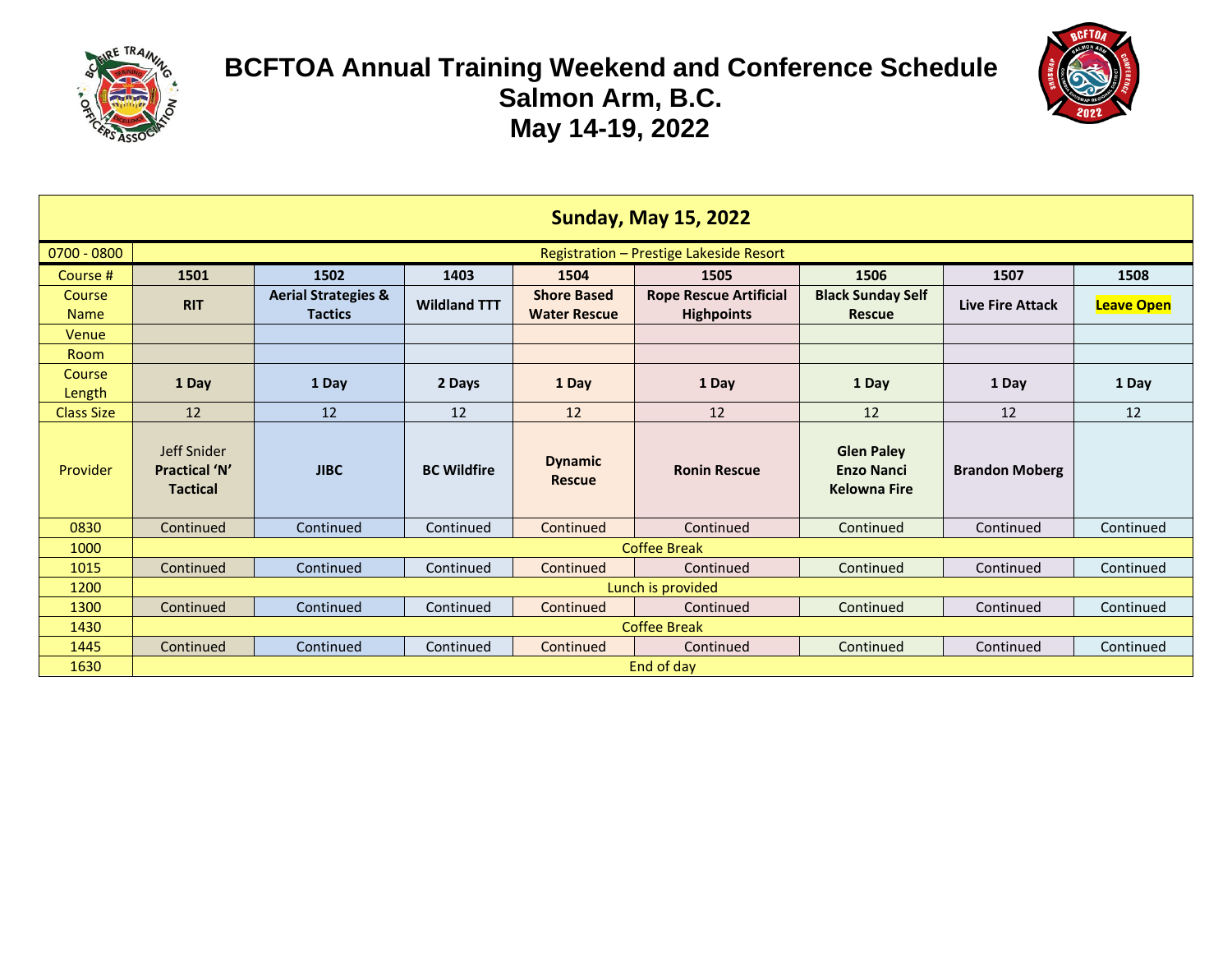



| <b>Monday, May 16, 2022</b> |                                                                                  |                 |                                                       |                                                                     |                |                |  |  |  |  |  |
|-----------------------------|----------------------------------------------------------------------------------|-----------------|-------------------------------------------------------|---------------------------------------------------------------------|----------------|----------------|--|--|--|--|--|
| $0700 - 0815$               | Registration & Breakfast - Prestige Lakeside Resort                              |                 |                                                       |                                                                     |                |                |  |  |  |  |  |
| Venue                       | Name of Host Hotel, Salmon Arm, BC                                               |                 |                                                       |                                                                     |                |                |  |  |  |  |  |
| 0900                        | <b>Opening Ceremonies</b>                                                        |                 |                                                       |                                                                     |                |                |  |  |  |  |  |
| 1000                        |                                                                                  |                 | <b>Group Photo</b>                                    |                                                                     |                |                |  |  |  |  |  |
| 1015                        |                                                                                  |                 | <b>Coffee Break</b>                                   |                                                                     |                |                |  |  |  |  |  |
| 1045                        |                                                                                  |                 | Keynote Speaker                                       |                                                                     |                |                |  |  |  |  |  |
|                             |                                                                                  |                 | Captain Steve Farina - Coquitlam Fire Rescue          |                                                                     |                |                |  |  |  |  |  |
|                             |                                                                                  |                 | <b>Firefighter Matt Johnston - Surrey Fire Rescue</b> |                                                                     |                |                |  |  |  |  |  |
|                             |                                                                                  |                 | "Imbedding Mental Health in the Fire Service"         |                                                                     |                |                |  |  |  |  |  |
| 1200                        |                                                                                  |                 | Lunch is provided                                     |                                                                     |                |                |  |  |  |  |  |
| 1300                        | Plenary "Speaker Series"                                                         |                 |                                                       |                                                                     |                |                |  |  |  |  |  |
|                             | Jeff Snider Abbotsford Fire Rescue (ret) Practical "N" Tactical Training         |                 |                                                       |                                                                     |                |                |  |  |  |  |  |
|                             | "Fireground Leadership"                                                          |                 |                                                       |                                                                     |                |                |  |  |  |  |  |
| 1330                        | Eric Grootendorst -- Vancouver Fire Rescue Services - Progressive Fire Solutions |                 |                                                       |                                                                     |                |                |  |  |  |  |  |
|                             |                                                                                  |                 | "Collapse Rescue for the First Due"                   |                                                                     |                |                |  |  |  |  |  |
| 1400                        |                                                                                  |                 | <b>Coffee Break</b>                                   |                                                                     |                |                |  |  |  |  |  |
| 1430                        |                                                                                  |                 |                                                       | James Johnson Vancouver Fire Rescue Services - Training Resurrected |                |                |  |  |  |  |  |
|                             |                                                                                  |                 | "Facts or Fiction on Building Construction"           |                                                                     |                |                |  |  |  |  |  |
| 1500                        | <b>Transition to Zone Meetings</b>                                               |                 |                                                       |                                                                     |                |                |  |  |  |  |  |
| 1515                        | Zone 1 Meeting                                                                   | Zone 1A Meeting | Zone 2 Meeting                                        | Zone 3 Meeting                                                      | Zone 4 Meeting | Zone 5 Meeting |  |  |  |  |  |
| 1600                        | End of day                                                                       |                 |                                                       |                                                                     |                |                |  |  |  |  |  |
| 1800 - 2100                 | <b>Charitable Event</b>                                                          |                 |                                                       |                                                                     |                |                |  |  |  |  |  |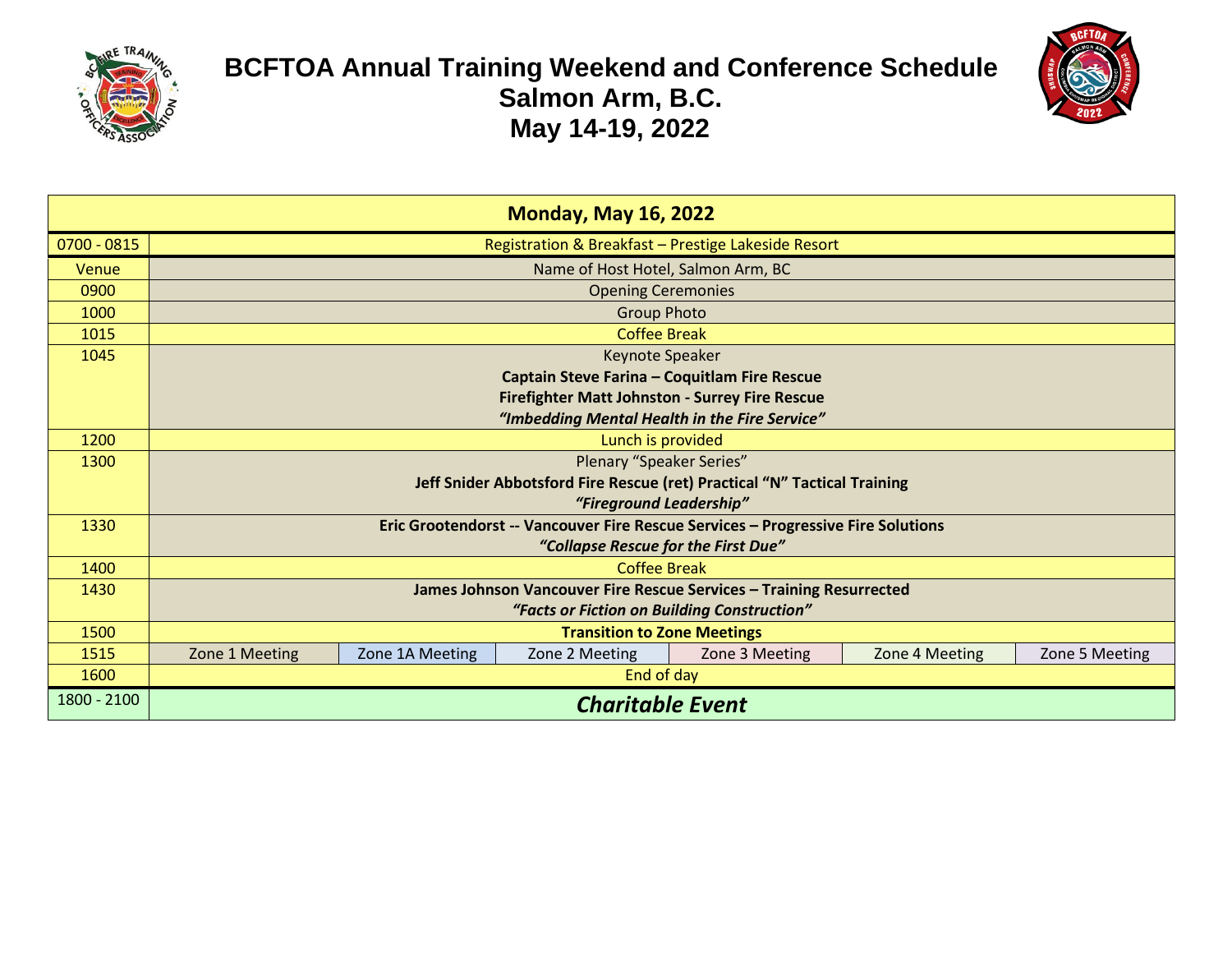



| <b>Tuesday, May 17, 2022</b> |                                                     |                                                                  |                                               |                                                                            |                                                                             |                                |                                          |  |  |  |  |
|------------------------------|-----------------------------------------------------|------------------------------------------------------------------|-----------------------------------------------|----------------------------------------------------------------------------|-----------------------------------------------------------------------------|--------------------------------|------------------------------------------|--|--|--|--|
| 700-815                      | Registration & Breakfast - Prestige Lakeside Resort |                                                                  |                                               |                                                                            |                                                                             |                                |                                          |  |  |  |  |
| Course #                     | 1701                                                | 1702                                                             | 1706                                          | 1707                                                                       |                                                                             |                                |                                          |  |  |  |  |
|                              | <b>EMA-FR NEW</b><br>Scope of<br><b>Practice</b>    | <b>Electric Vehicle</b><br><b>Construction</b>                   | <b>Fire Behavior &amp;</b><br><b>Dynamics</b> | <b>JIBC's FSD's Provincial</b><br><b>Training Approach</b>                 | <b>NFPA Rope Rescue</b><br>training standards and the<br><b>WSBC THARRP</b> | <b>Strategies</b><br>& Tactics | <b>Trench Rescue</b><br><b>Awareness</b> |  |  |  |  |
| Provider                     | <b>Fire Medix</b>                                   | <b>Kevin Patterson</b>                                           | <b>Brandon Moberg</b>                         | <b>JIBC</b>                                                                | <b>Ronin Rescue</b>                                                         | <b>VIERA</b>                   | Progressive                              |  |  |  |  |
| Room                         |                                                     | S. Arm Hall #3                                                   |                                               |                                                                            |                                                                             |                                |                                          |  |  |  |  |
| Length                       | $\frac{1}{2}$ Day                                   | $\frac{1}{2}$ Day                                                | $\frac{1}{2}$ Day                             | $\frac{1}{2}$ Day                                                          | $\frac{1}{2}$ Day                                                           | $\frac{1}{2}$ Day              | $\frac{1}{2}$ Day                        |  |  |  |  |
| <b>Class Size</b>            |                                                     |                                                                  |                                               |                                                                            |                                                                             |                                |                                          |  |  |  |  |
| 0830                         |                                                     |                                                                  |                                               |                                                                            |                                                                             |                                |                                          |  |  |  |  |
| 1000                         | <b>Coffee Break</b>                                 |                                                                  |                                               |                                                                            |                                                                             |                                |                                          |  |  |  |  |
| 1030                         | Continued                                           | Continued                                                        | Continued                                     | Continued                                                                  | Continued                                                                   | Continued                      | Continued                                |  |  |  |  |
| 1200                         |                                                     |                                                                  |                                               | Lunch is provided                                                          |                                                                             |                                |                                          |  |  |  |  |
|                              |                                                     |                                                                  |                                               |                                                                            |                                                                             |                                |                                          |  |  |  |  |
| Course #                     | 1711                                                | 1712                                                             | 1713                                          | 1714                                                                       | 1715                                                                        | 1716                           | 1717                                     |  |  |  |  |
| Subject                      | <b>EMA-FR NEW</b><br>Scope of<br><b>Practice</b>    | <b>Electric Vehicle</b><br><b>Construction</b><br>S. Arm Hall #3 | <b>Fire Behavior &amp;</b><br><b>Dynamics</b> | <b>Rope Based Rescue &amp;</b><br><b>Fall Protection</b><br><b>Systems</b> | <b>Resilient Minds</b>                                                      | <b>Strategies</b><br>& Tactics | <b>Trench Rescue</b><br><b>Awareness</b> |  |  |  |  |
| Provider                     | <b>FireMedix</b>                                    | <b>Kevin Patterson</b>                                           | <b>Brandon Moberg</b>                         | <b>Dynamic Rescue</b>                                                      | <b>Canadian Mental Health</b>                                               | <b>VIERA</b>                   | <b>Progressive</b>                       |  |  |  |  |
| Length                       | $\frac{1}{2}$ Day                                   | $\frac{1}{2}$ Day                                                | $\frac{1}{2}$ Day                             | $\frac{1}{2}$ Day                                                          | $\frac{1}{2}$ Day                                                           | $\frac{1}{2}$ Day              | $\frac{1}{2}$ Day                        |  |  |  |  |
| 1300                         |                                                     |                                                                  |                                               |                                                                            |                                                                             |                                |                                          |  |  |  |  |
| 1430                         |                                                     |                                                                  |                                               | <b>Coffee Break</b>                                                        |                                                                             |                                |                                          |  |  |  |  |
| 1500                         | Continued                                           | Continued                                                        | Continued                                     | Continued                                                                  | Continued                                                                   | Continued                      | Continued                                |  |  |  |  |
|                              |                                                     |                                                                  | End of day                                    |                                                                            |                                                                             |                                |                                          |  |  |  |  |
| 1630                         |                                                     |                                                                  |                                               |                                                                            |                                                                             |                                |                                          |  |  |  |  |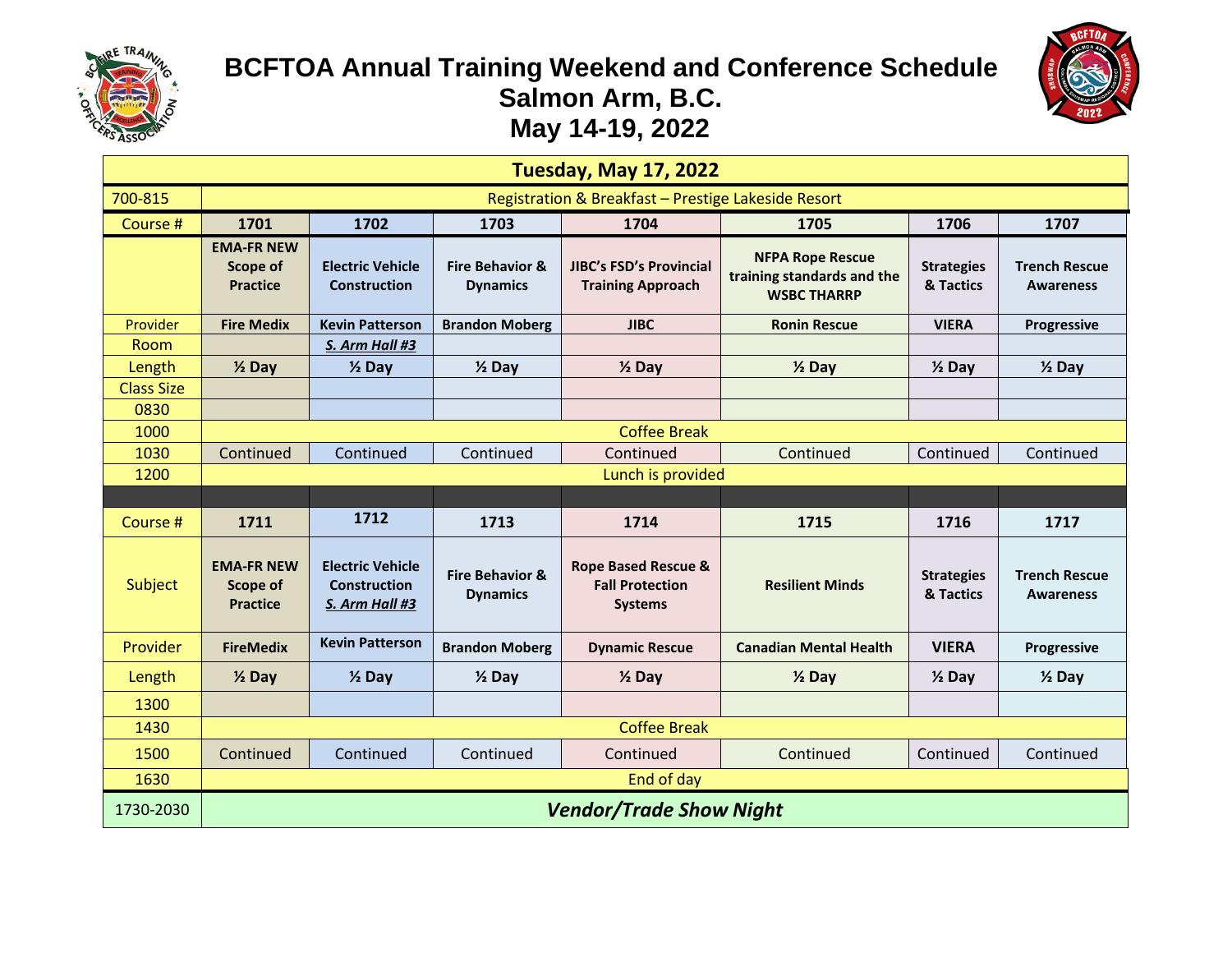



| Wednesday, May 18, 2022 |                                                         |                                                                                |                                        |                                                        |                                                                          |                                                                                 |                                                       |  |  |  |
|-------------------------|---------------------------------------------------------|--------------------------------------------------------------------------------|----------------------------------------|--------------------------------------------------------|--------------------------------------------------------------------------|---------------------------------------------------------------------------------|-------------------------------------------------------|--|--|--|
| 0700-0815               | Breakfast / BCFTOA AGM- Prestige Lakeside Resort        |                                                                                |                                        |                                                        |                                                                          |                                                                                 |                                                       |  |  |  |
| <b>Course #</b>         | 1801<br>1802<br>1803<br>1804<br>1805<br>1807<br>1806    |                                                                                |                                        |                                                        |                                                                          |                                                                                 |                                                       |  |  |  |
| Course                  | <b>Control from the</b><br>Cab                          | Rail Car 101                                                                   | <b>UL-Live Fire</b><br>Research        | <b>Resilient Minds</b>                                 | Fire in<br><b>Underground</b><br><b>Vaults and</b><br><b>Substations</b> | <b>Cultivating</b><br>Your<br>Leadership in<br><b>Turbulent</b><br><b>Times</b> | Rope Based Rescue & Fall<br><b>Protection System</b>  |  |  |  |
| Provider                | <b>Flashpoint</b>                                       | <b>Transcaer</b>                                                               | <b>JIBC</b>                            | <b>Canadian Mental</b><br><b>Health</b>                | <b>BC Hydro</b>                                                          | <b>JIBC</b>                                                                     | <b>Dynamic Rescue</b>                                 |  |  |  |
| Room                    |                                                         |                                                                                |                                        |                                                        |                                                                          |                                                                                 |                                                       |  |  |  |
| Length                  | $\frac{1}{2}$ Day                                       | $\frac{1}{2}$ Day                                                              | $\frac{1}{2}$ Day                      | $\frac{1}{2}$ Day                                      | $\frac{1}{2}$ Day                                                        | $\frac{1}{2}$ Day                                                               | $\frac{1}{2}$ Day                                     |  |  |  |
| <b>Class Size</b>       |                                                         |                                                                                |                                        |                                                        |                                                                          |                                                                                 |                                                       |  |  |  |
| 0830                    |                                                         |                                                                                |                                        |                                                        |                                                                          |                                                                                 |                                                       |  |  |  |
| 1000                    |                                                         |                                                                                |                                        | <b>Coffee Break</b>                                    |                                                                          |                                                                                 |                                                       |  |  |  |
| 1030                    | Continued                                               | Continued                                                                      | Continued                              | Continued                                              | Continued                                                                | Continued                                                                       | Continued                                             |  |  |  |
| 1200                    |                                                         |                                                                                |                                        | Lunch is provided                                      |                                                                          |                                                                                 |                                                       |  |  |  |
|                         |                                                         |                                                                                |                                        |                                                        |                                                                          |                                                                                 |                                                       |  |  |  |
| <b>Course#</b>          | 1811                                                    | 1812                                                                           | 1813                                   | 1814                                                   | 1815                                                                     | 1816                                                                            | 1817                                                  |  |  |  |
| Subject                 | Fentanyl/Clandesti<br>ne Drug Labs                      | <b>NFPA Rope Rescue</b><br>training standards<br>and the WSBC<br><b>THARRP</b> | <b>UL-Live Fire</b><br><b>Research</b> | JIBC's FSD's<br><b>Provincial Training</b><br>Approach | The IC and<br><b>ISO</b>                                                 | <b>New Training</b><br><b>Officer</b><br><b>Introduction</b>                    | <b>Timber Construction</b><br>"Past, Present, Future" |  |  |  |
| Provider                | <b>RCMP</b>                                             | <b>Ronin</b>                                                                   | <b>JIBC</b>                            | <b>JIBC</b>                                            | <b>Fireworks</b>                                                         | <b>BCFTOA</b>                                                                   | <b>Canadian Wood Council</b>                          |  |  |  |
| Room                    |                                                         |                                                                                |                                        |                                                        |                                                                          |                                                                                 | S. Arm Hall #3                                        |  |  |  |
| Length                  | $\frac{1}{2}$ Day                                       | $\frac{1}{2}$ Day                                                              | $\frac{1}{2}$ Day                      | $\frac{1}{2}$ Day                                      | $\frac{1}{2}$ Day                                                        | $\frac{1}{2}$ Day                                                               | $\frac{1}{2}$ Day                                     |  |  |  |
| 1300                    |                                                         |                                                                                |                                        |                                                        |                                                                          |                                                                                 |                                                       |  |  |  |
| 1430                    |                                                         |                                                                                |                                        | <b>Coffee Break</b>                                    |                                                                          |                                                                                 |                                                       |  |  |  |
| 1500                    |                                                         |                                                                                |                                        |                                                        |                                                                          |                                                                                 |                                                       |  |  |  |
| 1630                    | End of day                                              |                                                                                |                                        |                                                        |                                                                          |                                                                                 |                                                       |  |  |  |
| 1800 - 2100             | <b>BCFTOA Awards Banquet - Prestige Lakeside Resort</b> |                                                                                |                                        |                                                        |                                                                          |                                                                                 |                                                       |  |  |  |